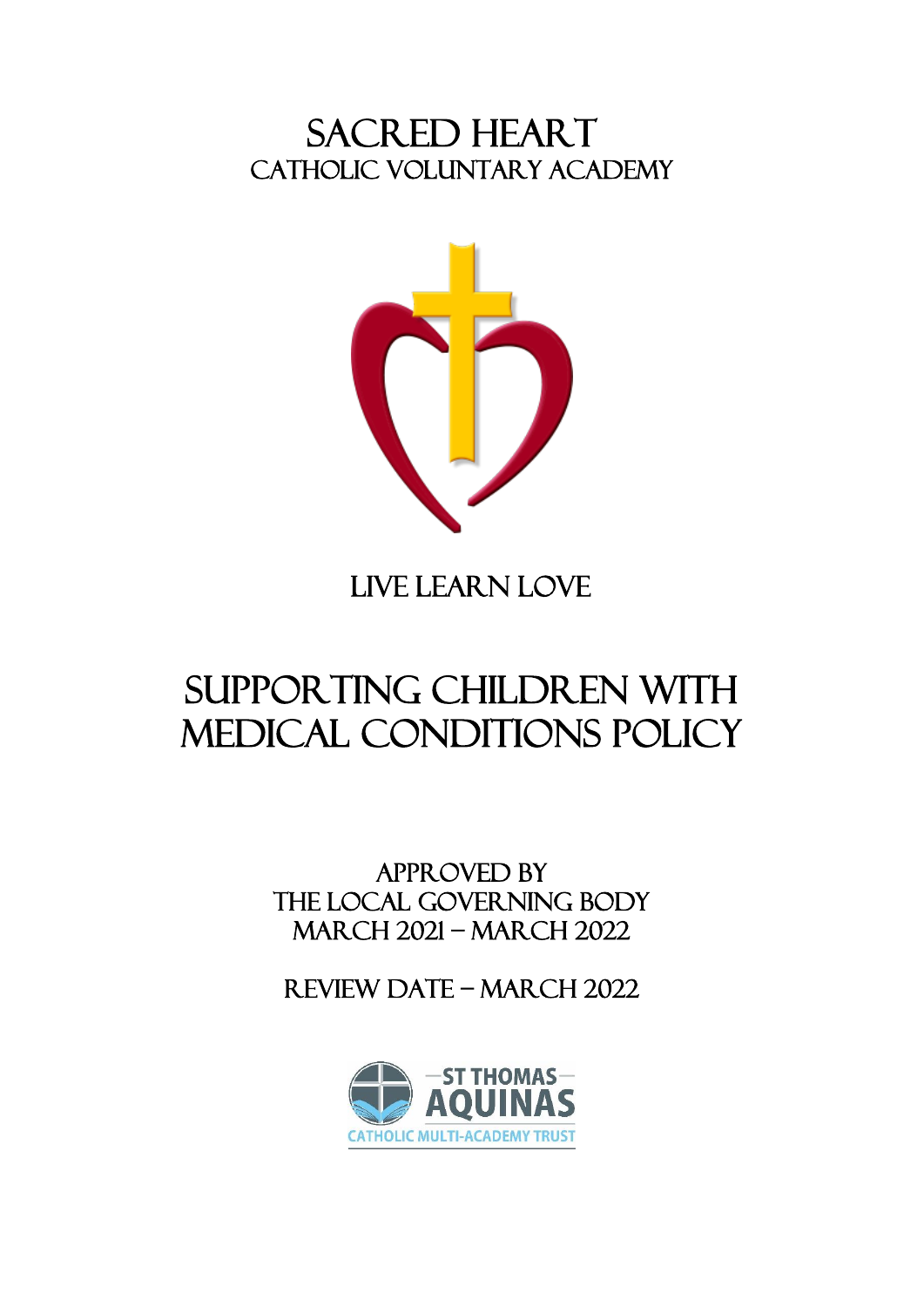## **CONTENTS**

| Overview                                                             | 3  |
|----------------------------------------------------------------------|----|
| <b>Aims and Objectives</b>                                           | 3  |
| Implementation                                                       | 3  |
| <b>Definitions</b>                                                   | 4  |
| The Role of Staff                                                    | 4  |
| Procedures to be followed when Notification is received that a Pupil | 5  |
| has a Medical Condition                                              |    |
| <b>Individual Healthcare Plans</b>                                   | 6  |
| The Child's Role in Managing their Medical Needs                     | 8  |
| Managing Medicines on Site                                           | 8  |
| <b>Unacceptable Practice</b>                                         | 9  |
| Complaints                                                           | 9  |
|                                                                      |    |
| Appendices                                                           |    |
| Model Process for Developing Individual Healthcare Plans             | 10 |
| Example of an Individual Healthcare Plan                             | 11 |
| Parental Agreement for the Administration of Medicines               | 14 |
| Record of Medicine Administered to an Individual Child               | 15 |
| School Record of Administration of Medicine                          | 16 |
| Model Invite Letter for Developing an Individual Healthcare Plan     | 17 |
| <b>Emergency Services Contact Form</b>                               | 18 |
| Staff Training Record for the Administration of Medicines            | 19 |
|                                                                      |    |
|                                                                      |    |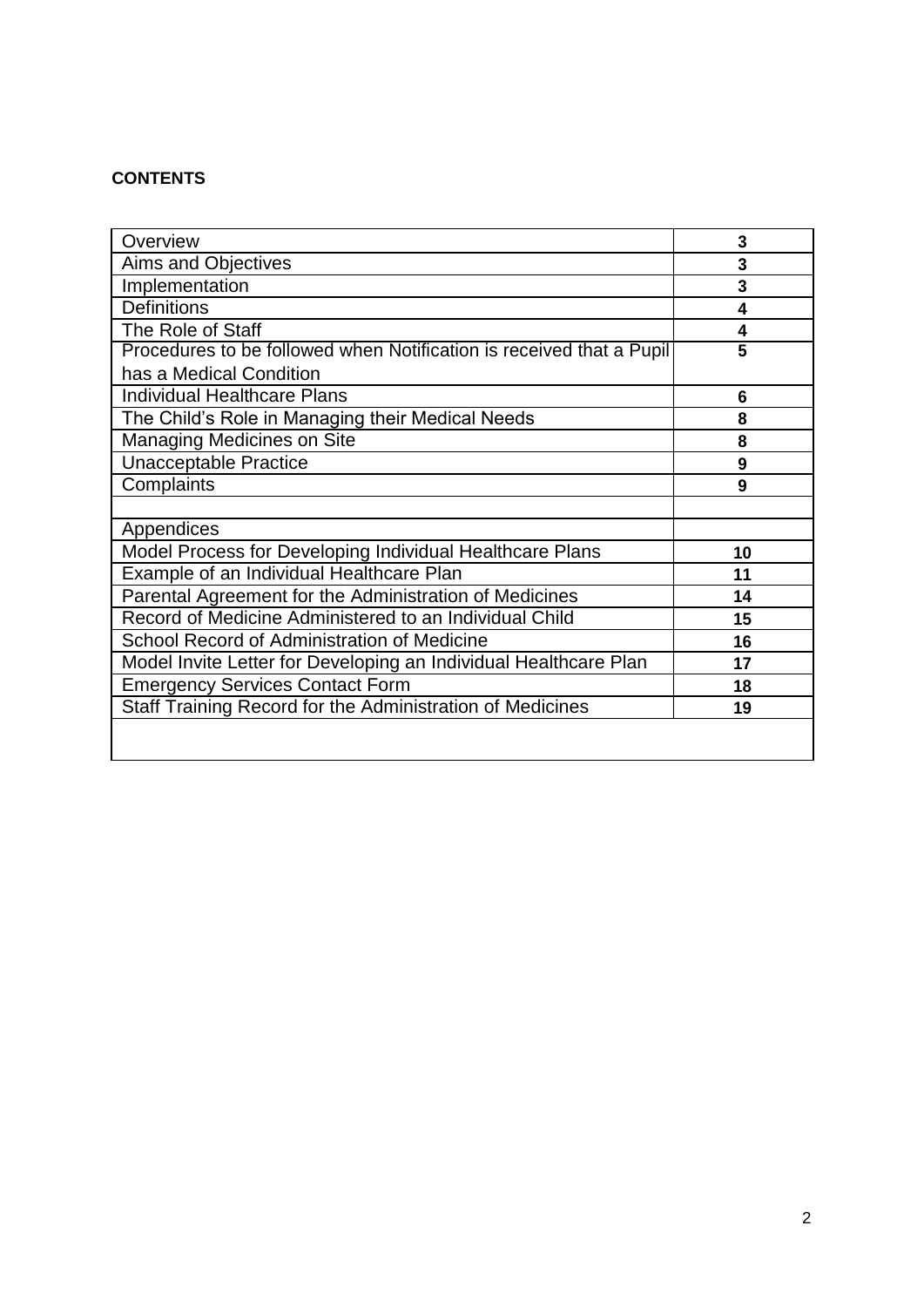#### **OVERVIEW**

Section 100 of the Children and Families Act 2014 places a duty on the Governing Body and Senior Leadership Team to make arrangements for supporting pupils at Sacred Heart Catholic Voluntary Academy with medical conditions.

Pupils with special medical needs have the same right of admission to school as other children and cannot be refused admission or excluded from school on medical grounds alone. However, teachers and other school staff in charge of pupils have a common law duty to act in the place of the parent and may need to take swift action in an emergency. This duty also extends to teachers leading activities taking place off the school site. This could extend to a need to administer medicine. Teachers and other school staff must ensure the safety of all pupils in their care at all times.

The prime responsibility for a child's health lies with the parent who is responsible for the child's medication and should supply the school with information. The school takes advice and guidance from a range of sources, including the School Nurse, Healthcare professionals and the child's GP in addition to the information provided by parents in the first instance. This enables us to ensure we assess and manage risk and minimise disruption to the learning of the child and others who may be affected (for example, classmates).

This Policy will be reviewed annually and will be readily accessible to Parents/Carers and staff through the academy's website.

#### **AIMS**

- To support pupils with medical conditions, so that they have full access to education, including physical education and educational visits.
- To ensure that school staff involved in the care of children with medical needs are fully informed and adequately trained by a professional in order to administer support or prescribed medication.
- To comply fully with the Equality Act 2010 for pupils who may have disabilities or special educational needs.
- To write, in association with healthcare professionals, Individual Healthcare Plans where necessary.
- To respond sensitively, discreetly and quickly to situations where a child with a medical condition requires support.
- To keep, monitor and review appropriate records.

#### **IMPLEMENTATION**

All schools and academies are expected to have a policy dealing with medical needs and to be able to demonstrate that this is implemented effectively. The overall responsibility for the successful administering and implementation of this policy is given to Mrs Lisa Atkins, Headteacher. She will also be responsible for ensuring that sufficient staff are suitably trained and will ensure cover arrangements in case of staff absences or staff turnover to ensure that someone is always available and on site. Mrs Atkins will also be responsible for briefing supply teachers, risk assessments for school visits and other school activities outside of the normal timetable. The SENDCo will monitor Individual Healthcare Plans. All staff will be expected to show a commitment and awareness of children's medical conditions. All new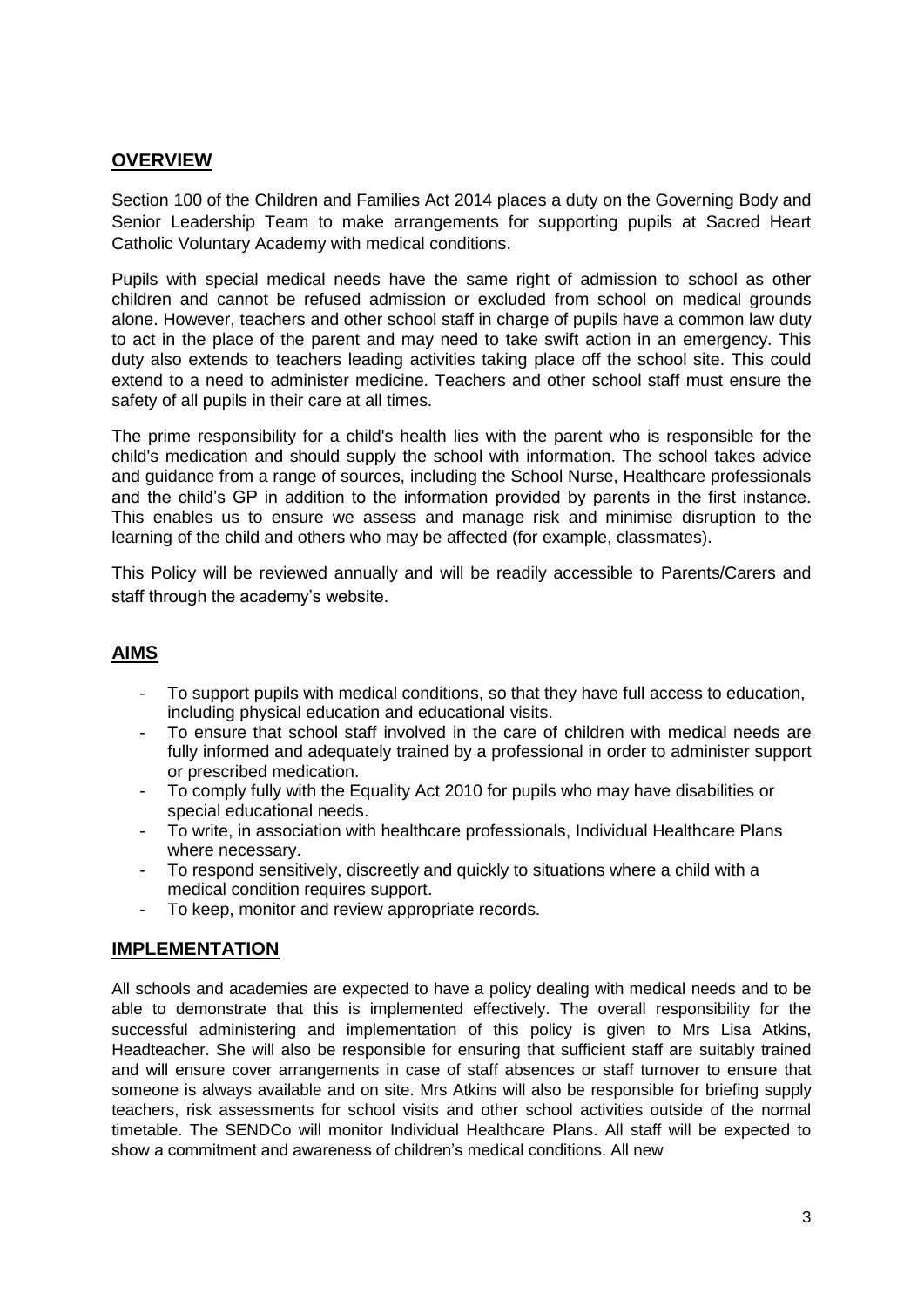members of staff will be inducted into the arrangements and guidelines set out in this policy as part of their induction programme.

#### **DEFINITIONS**

Pupils' medical needs may be broadly summarised as being of two types:

(a) Short-term, affecting their participation in school activities which they are on a course of medication.

(b) Long-term, potentially limiting their access to education and requiring extra care and support.

#### **THE ROLE OF STAFF**

At Sacred Heart Catholic Voluntary Academy some children with medical conditions may be disabled. Where this is the case governing bodies must comply with their duties under the Equality Act 2010.

Some may also have Special Educational Needs (SEN) and may have an Education, Health and Care (EHC) plan which brings together health and social care needs, as well as their special educational provision. For children with SEN, this guidance should be read in conjunction with the SEN Code of Practice and the Sacred Heart Catholic Voluntary Academy SEN Information Report both of which can be found on the school's website. [www.sacredheart.leics.sch.uk](http://www.sacredheart.leics.sch.uk/)

If a child is deemed to have a long-term medical condition, the school will ensure that arrangements are in place to support them. In doing so, we will ensure that such children can access and enjoy the same opportunities at school as any other child.

Sacred Heart Catholic Voluntary Academy, health professionals, parents/carers and other support services will work together to ensure that children with medical conditions receive a full education, unless this would not be in their best interests because of their health needs. In some cases this will require flexibility and involve, for example, programmes of study that rely on part time attendance at school in combination with alternative provision arranged by the Local Authority and health professionals.

Consideration will also be given to how children will be reintegrated back into school after long periods of absence.

Staff must not give prescription medicines or undertake health care procedures without appropriate training (updated to reflect any Individual Health Care Plans).

At the Academy, we recognise that a first-aid certificate does not constitute appropriate training in supporting children with medical conditions. Healthcare professionals, including the School Nurse, Ms Christine Sleight, who we have regular contact with, will provide training and subsequent confirmation of the proficiency of staff in a medical procedure, or in providing medication.

Sacred Heart Catholic Voluntary Academy provides full access to the curriculum for every child wherever possible. We believe that pupils with medical needs have equal entitlement and must receive necessary care and support so that they can take advantage of this. However, we also recognise that employees have rights in relation to supporting pupils with medical needs, as follows:

Employees may:

- Choose whether or not they wish to be involved.
- Receive appropriate training.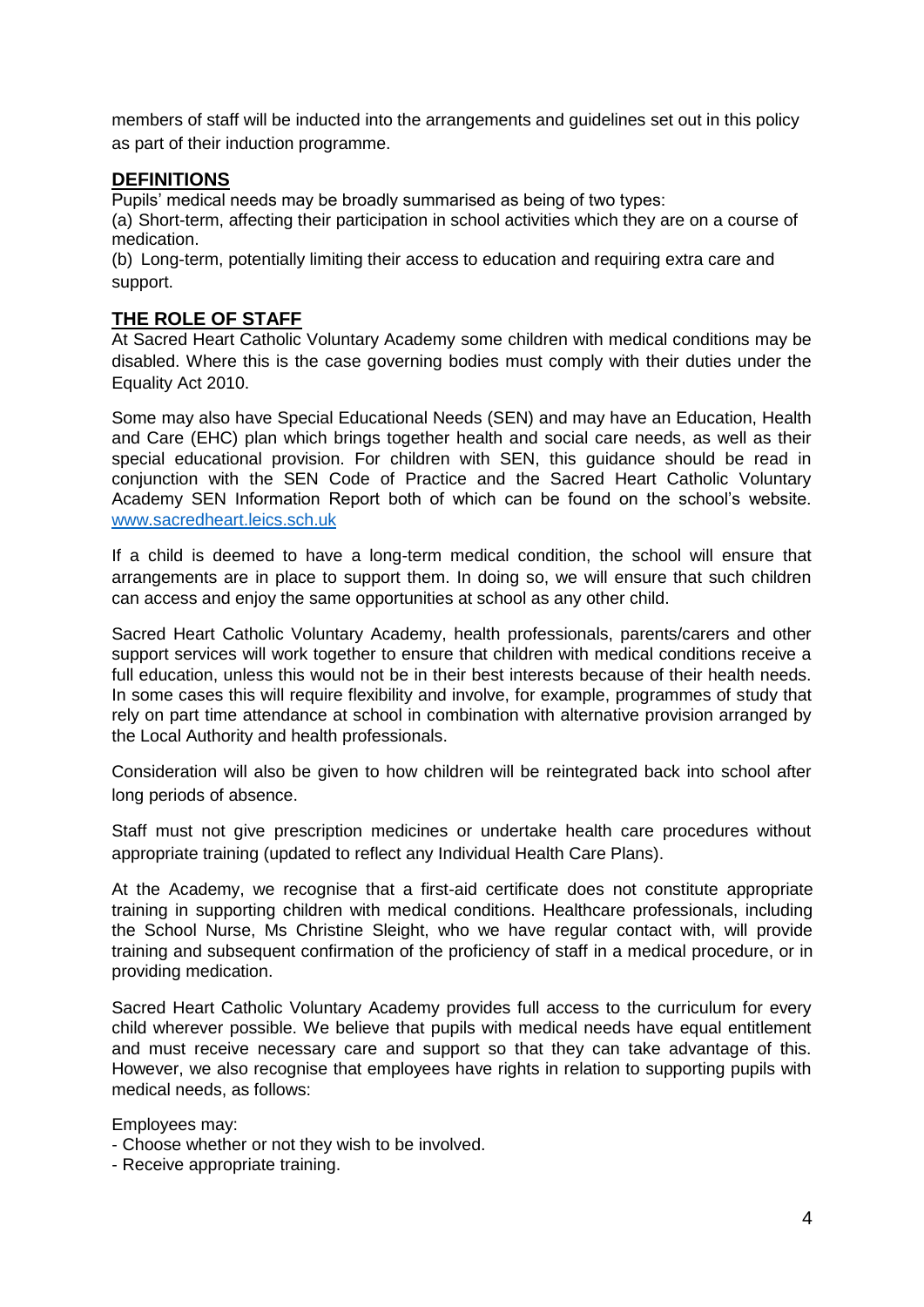- Work to clear guidelines.

- Bring to the attention of Senior Leadership any concern or matter relating to the support of pupils with medical conditions.

#### **PROCEDURES TO BE FOLLOWED WHEN NOTIFICATION IS RECEIVED THAT A PUPIL HAS A MEDICAL CONDITION**

We will ensure that the correct procedures will be followed whenever we are notified that a pupil has a medical condition. The procedures will also be in place to cover any transitional arrangements between schools, the process to be followed upon reintegration or when pupil's needs change and arrangements for any staff training or support.

For children starting at Sacred Heart Catholic Voluntary Academy, arrangements will be in place in time for the start of the relevant school term. In other cases, such as a new diagnosis or children moving to Sacred Heart Catholic Voluntary Academy mid- term, we will make every effort to ensure that arrangements are put in place within two weeks. In making the arrangements, the academy will take into account that many of the medical conditions that require support at school will affect quality of life and may be life threatening. We will also acknowledge that some will be more obvious than others. We will therefore ensure that the focus is on the needs of each individual child and how their medical condition impacts on their school life.

The Academy will ensure that arrangements give parents/carers and pupils confidence in the academy's ability to provide effective support for medical conditions in school. The arrangements will show an understanding of how medical conditions impact on a child's ability to learn, as well as increase their confidence and promote self-care.

We will ensure that staff are properly trained to provide the support that pupils need. Sacred Heart Catholic Voluntary Academy will ensure that arrangements are clear and unambiguous about the need to actively support pupils with medical conditions to participate in school trips and visits, or in sporting activities, and not prevent them from doing so. The academy will make arrangements for the inclusion of pupils in such activities with any adjustments as required unless evidence from a clinician such as a GP states that this is not possible.

The Academy will make sure that no child with a medical condition is denied admission or prevented from attending the academy because arrangements for their medical condition have not been made. However, in line with our Safeguarding duties, we will ensure that pupils' health is not put at unnecessary risk from, for example infectious diseases. We will therefore not accept a child in school at times where it would be detrimental to the health of that child or others.

The academy does not have to wait for a formal diagnosis before providing support to pupils.

In cases where a pupil's medical condition is unclear, or where there is a difference of opinion, judgements will be needed about what support to provide based on the available evidence. This would normally involve some form of medical evidence and consultation with Parents/Carers. Where evidence conflicts, some degree of challenge may be necessary to ensure that the right support can be put in place. This will usually be led by the SENDCo or Mrs Atkins, Headteacher. Following the discussions an Individual Health Care Plan will be put in place.

Where a child has an Individual Health Care Plan, this should clearly define what constitutes an emergency and explain what to do, including ensuring that all relevant staff are aware of emergency symptoms and procedures.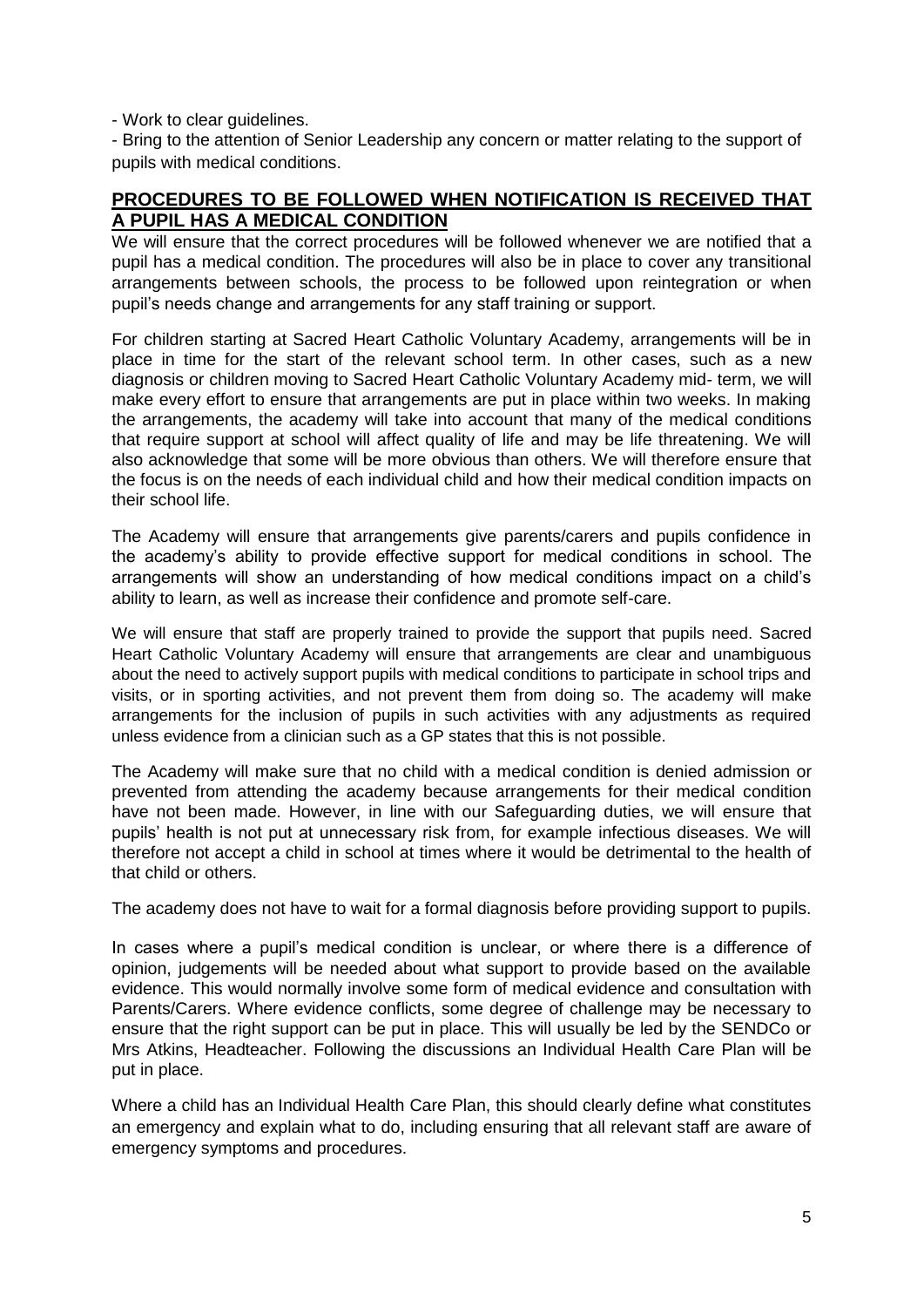Other pupils in the Academy should know what to do in general terms, such as informing a teacher immediately if they think help is needed. If a child (regardless of whether they have an Individual Healthcare Plan) needs to be taken to hospital, staff should stay with the child until the Parent/Carer arrives, or accompany a child taken to hospital by ambulance. If an ambulance needs to be called, staff will:

- Outline the full condition and how it occurred.
- Give details regarding the child's date of birth, address, parents' names and any known medical conditions.
- Children will be accompanied to hospital by a member of staff if this is deemed appropriate. Staff cars should not be used for this purpose.
- Parents must always be called in a medical emergency, but do not need to be present for a child to be taken to hospital.

Children with serious medical conditions will have their photo and brief description of condition, along with any other necessary information, in the staffroom unless parents have asked for this not to happen. Children with medical conditions which may require emergency attention, e.g. epilepsy, diabetes, will have their names and an Individual Healthcare Plan clearly accessible in their classroom, and all adults dealing with the child will have their attention drawn to this information. All other medical conditions will be noted from children's records and this information will be provided to class teachers annually.

The Governing Body of Sacred Heart Catholic Voluntary Academy ensures that an appropriate level of insurance is in place and reflects the level of risk presented by children with medical conditions.

#### **INDIVIDUAL HEALTH CARE PLANS**

Individual Health Care Plans will be written and reviewed by the SENDCo, or by Mrs Atkins, Headteacher, but it will be the responsibility of all members of staff supporting the individual children to ensure that the Plan is followed.

The class teacher will be responsible for the child's development and ensuring that they and their medical conditions are supported at school. Individual Healthcare Plans will help to ensure that the academy effectively supports pupils with medical conditions. They will provide clarity about what needs to be done, when and by whom. They will often be essential, such as in cases where conditions fluctuate or where there is a high risk that emergency intervention will be needed. They are likely to be helpful in the majority of other cases too, especially where medical conditions are long-term and complex. However, not all children will require one. The academy, health care professional and parents/carers should agree, based on evidence, when a Health Care Plan would be inappropriate or disproportionate. If consensus cannot be reached, the Headteacher, Mrs Atkins, is best placed to take a final view. A flow chart for identifying and agreeing the support a child needs and developing an individual healthcare plan is provided in Appendix A.

Individual Health Care Plans will be easily accessible to all who need to refer to them, while preserving confidentiality. Plans will capture the key information and actions that are required to support the child effectively. The level of detail within plans will depend on the complexity of the child's condition and the degree of support needed. This is important because different children with the same health condition may require very different support.

Where a child has SEN but does not have an EHC plan, their SEN should be mentioned in their Individual Health Care Plan. Appendix B shows a template for the Individual Health Care Plan and the information needed to be included.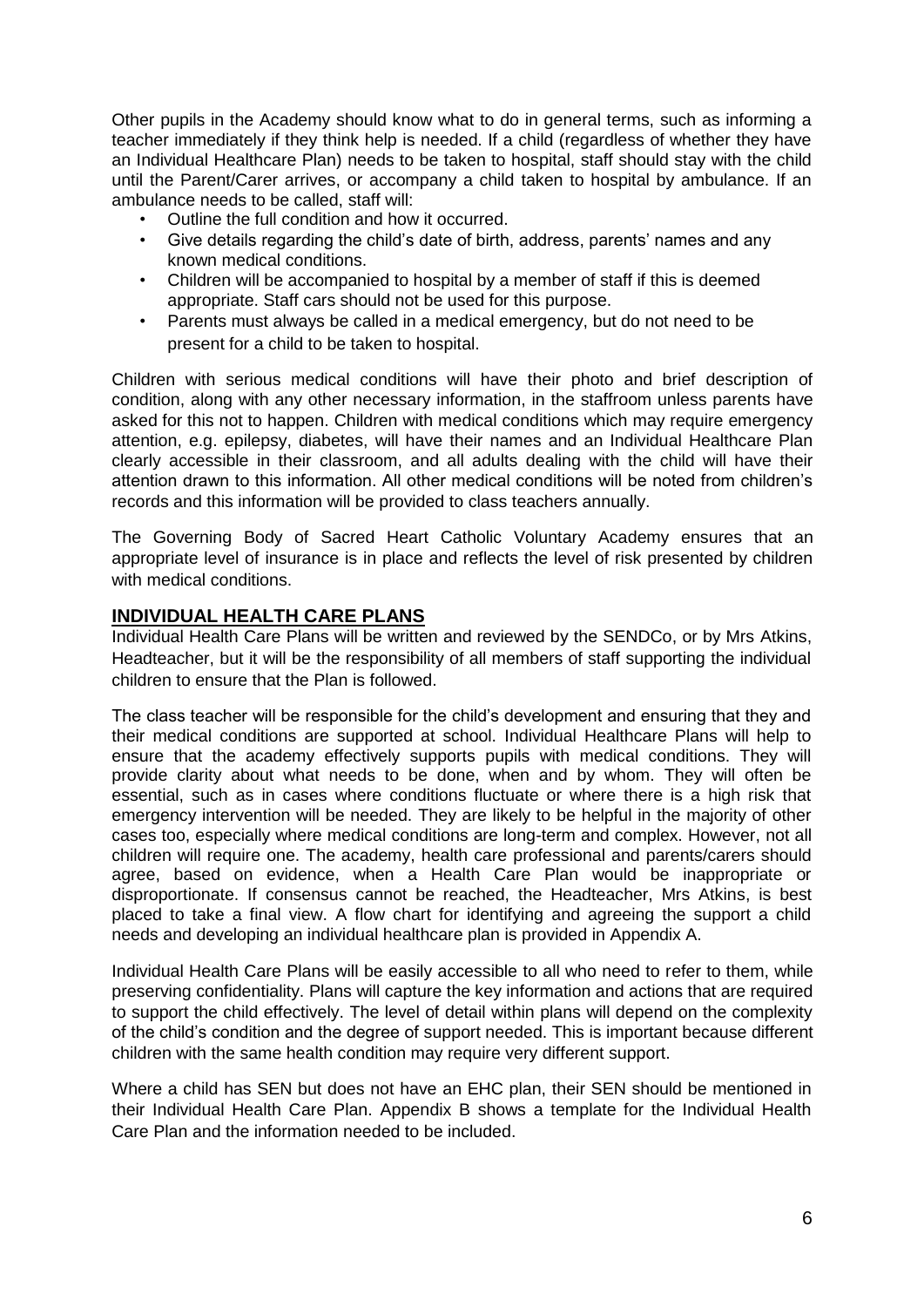Individual Health Care Plans, (and their Review), may be initiated, in consultation with the parent/carer, by a member of school staff or a healthcare professional involved in providing care to the child.

The Individual Health Care Plan must be completed by the Lead Professional (usually the SENDCo) with support from parents/carers, and a relevant healthcare professional, e.g. school, specialist or children's community nurse, who can best advise on the particular needs of the child. Pupils should also be involved whenever appropriate.

The responsibility for ensuring it is finalised and implemented rests with the academy.

Where the child has a SEN identified in a statement or EHC plan, the Individual Health Care Plan should be linked to or become part of that statement or EHC plan.

Appendix B provides a template for the Individual Health Care Plan but it is a necessity that each one includes:

• The medical condition, its triggers, signs, symptoms and treatments.

• The pupil's resulting needs, including medication (dose, side-effects and storage) and other treatments, time, facilities, equipment, testing, access to food and drink where this is used to manage their condition, dietary requirements and environmental issues e.g. crowded/noisy conditions, travel time between lessons.

• Specific support for the pupil's educational, social and emotional needs – for example, how absences will be managed, requirements for extra time to complete tests, use of rest periods or additional support in catching up with lessons, counselling sessions.

• The level of support needed, (some children will be able to take responsibility for their own health needs), including in emergencies. If a child is self-managing their medication, this should be clearly stated with appropriate arrangements for monitoring.

• Who will provide this support, their training needs, expectations of their role and confirmation of proficiency to provide support for the child's medical condition from a healthcare professional; and cover arrangements for when they are unavailable.

• Who in the school needs to be aware of the child's condition and the support required.

• Arrangements for written permission from parents/carers and Mrs Atkins for medication to be administered by a member of staff, or self-administered by the pupil during school hours.

• Separate arrangements or procedures required for school trips or other school activities outside of the normal school timetable that will ensure the child can participate, e.g. risk assessments.

• Where confidentiality issues are raised by the parents/carers or child, the designated individuals to be entrusted with information about the child's condition;

• What to do in an emergency, including whom to contact, and contingency arrangements.

Some children may have an Emergency Health Care Plan prepared by their lead clinician that could be used to inform development of their Individual Health Care Plan. The Emergency Health Care Plan will not be the academy's responsibility to write or review.

The academy will ensure that Individual Health Care Plans are reviewed at least annually or earlier if evidence is presented that the child's needs have changed. They will be developed and reviewed with the child's best interests in mind and ensure that the Academy assesses and manages risks to the child's education, health and social wellbeing and minimises disruption.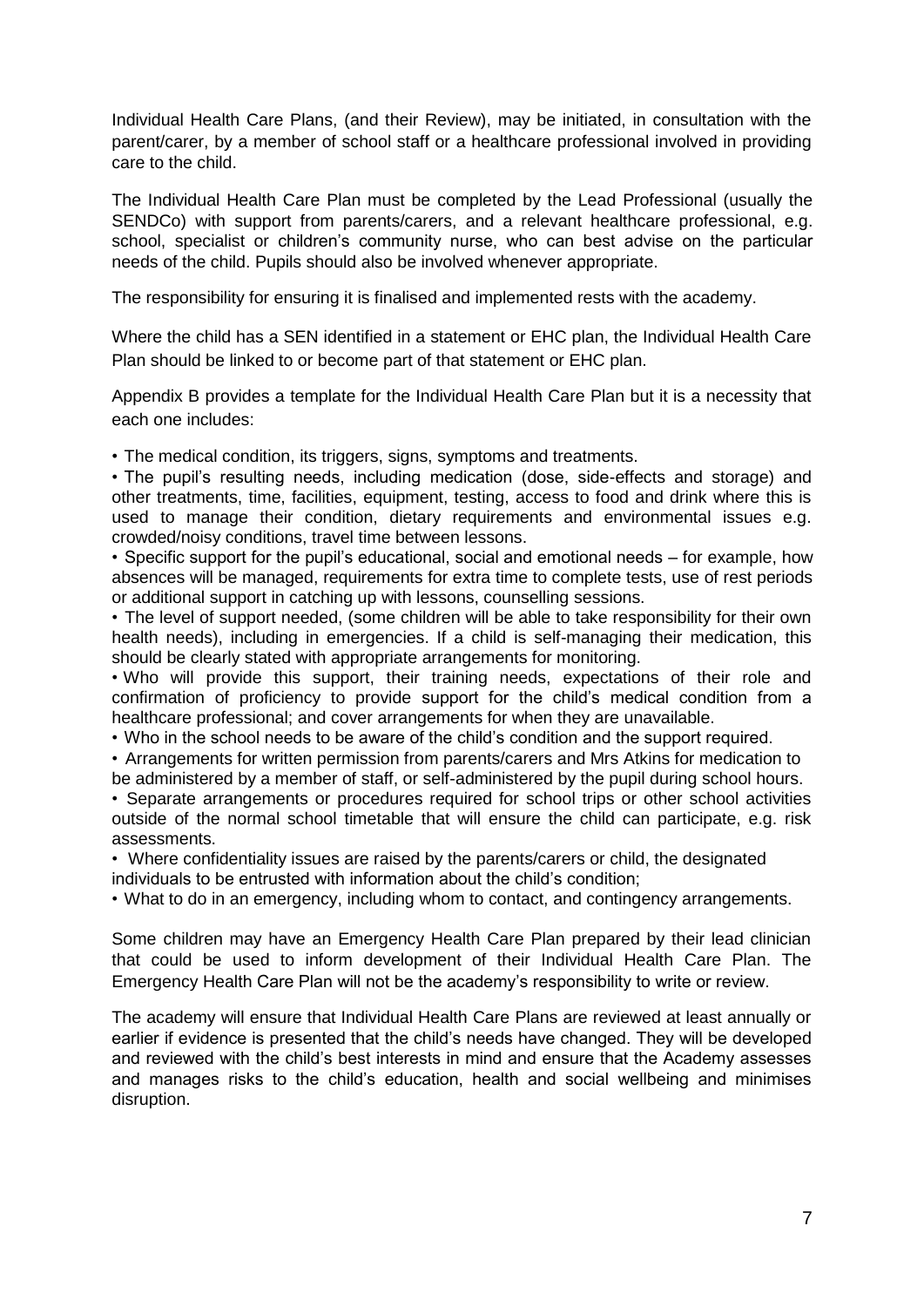#### **THE CHILD'S ROLE IN MANAGING THEIR OWN MEDICAL NEEDS**

If it is deemed, after discussion with the parents/carers, that a child is competent to manage their own health needs and medicines, the academy will encourage them to take responsibility for managing their own medicines and procedures. This will be reflected within Individual Health Care Plans. Wherever possible, children should be allowed to carry their own medicines and relevant devices or should be able to access their medicines for self-medication quickly and easily; these will be stored in the cupboard in the school office to ensure that the safeguarding of other children is not compromised. Inhalers will be kept in classrooms.

The academy does also recognise that children who can take their medicines themselves or manage procedures may require an appropriate level of supervision.

If a child is not able to self-medicate then relevant staff should help to administer medicines and manage procedures for them.

If a child refuses to take medicine or carry out a necessary procedure, staff should not force them to do so but instead follow the procedure agreed in the Individual Health Care Plan. Parents/Carers should be informed, outside of the review, so that alternative options can be considered.

#### **MANAGING MEDICINES ON SITE**

The following are the procedures to be followed for managing medicines:

• Medicines should only be administered at the academy when it would be detrimental to a child's health or school attendance not to do so.

• No child under 16 should be given prescription or non-prescription medicines without their parents/carers written consent.

• We will not administer non-prescription medicines to a child, if a parent/carer wishes a child to have the non-prescription medicine administered during the academy day, they will need to come to the academy to administer it to their child.

• The academy will only accept prescribed medicines that are in-date, labelled, provided in the original container as dispensed by a pharmacist and include instructions for administration, dosage and storage. The exception to this is insulin which must still be in date, but will generally be available inside an insulin pen or a pump, rather than in its original container.

• All medicines will be stored safely in the school office. Children should know where their medicines are at all times and be able to access them immediately.

• Asthma inhalers are kept in classrooms where both child and teacher know how to access them. EpiPens are stored centrally in the school office.

• During school trips, the first aid trained member of staff/member of staff in charge of first aid will carry all medical devices and medicines required.

• Staff administering medicines should do so in accordance with the prescriber's instructions.

The Academy will keep a record of all medicines administered to individual children, stating what, how and how much was administered, when and by whom. Any side effects of the medication to be administered at the Academy should be noted. Appendix C and Appendix D outline these procedures.

Written records are kept of all medicines administered to children. These records offer protection to staff and children and provide evidence that agreed procedures have been followed.

When no longer required, medicines should be returned to the parent/carer to arrange for safe disposal. Sharps boxes should always be used for the disposal of needles and other sharps.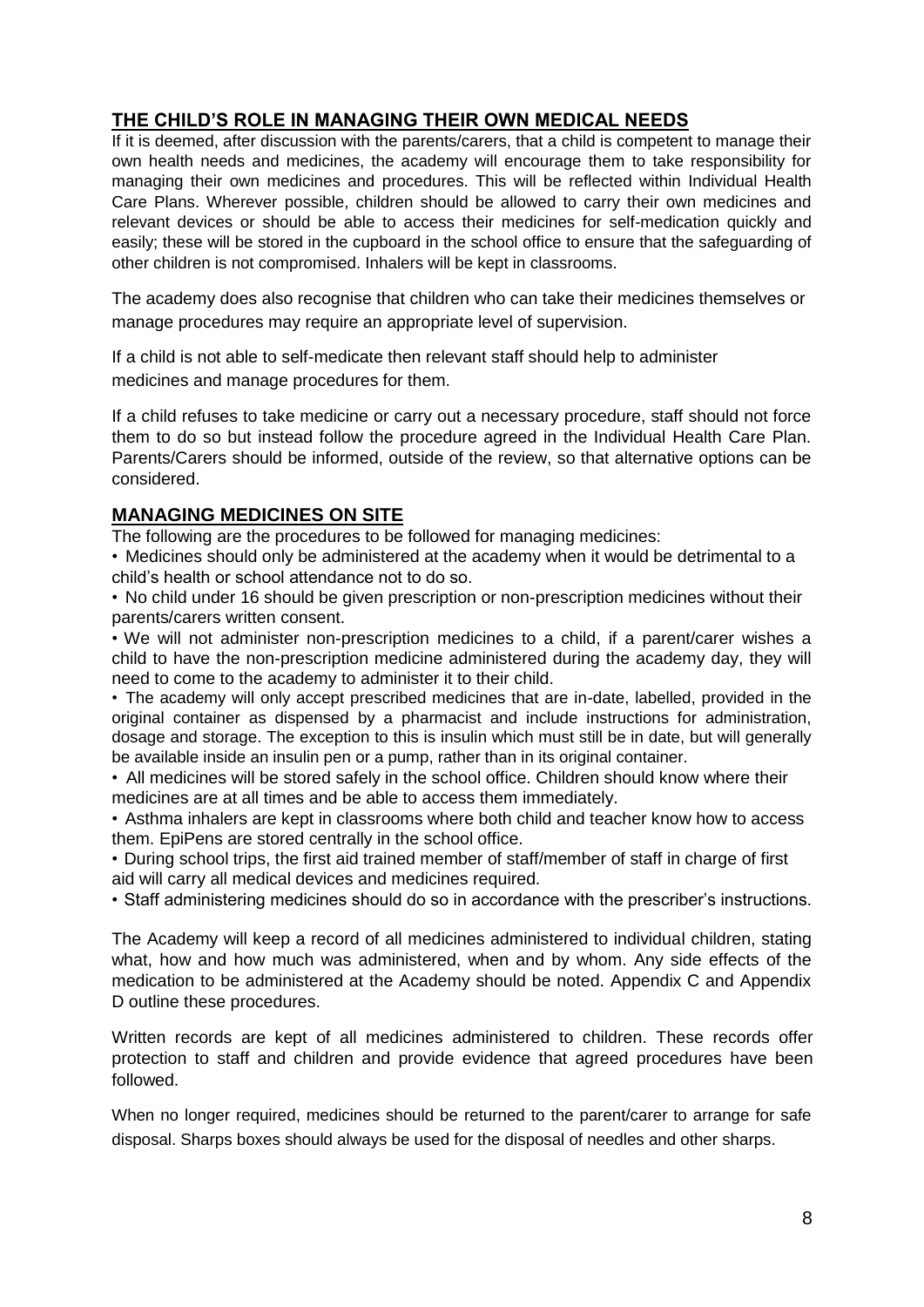### **UNACCEPTABLE PRACTICE**

Although Academy staff should use their discretion and judge each case on its merits with reference to the child's Individual Health Care Plan, it is not generally acceptable practice to:

• Prevent children from easily accessing their inhalers and medication and administering their medication when and where necessary.

• Assume that every child with the same condition requires the same treatment.

• Ignore the views of the child or their parents/carers; or ignore medical evidence or opinion, (although this may be challenged).

• Send children with medical conditions home frequently or prevent them from staying for normal school activities, including lunch, unless this is specified in their individual healthcare plans.

• If the child becomes ill, send them to the school office or medical room unaccompanied or with someone unsuitable.

• Penalise children for their attendance record if their absences are related to their medical condition e.g. hospital appointments.

• Prevent pupils from drinking, eating or taking toilet or other breaks whenever they need to in order to manage their medical condition effectively.

• Require parents/carers, or otherwise make them feel obliged, to attend the academy to administer medication or provide medical support to their child, including with toileting issues. No parent/carer should have to give up working because the Academy is failing to support their child's medical needs; or

• Prevent children from participating, or create unnecessary barriers to children participating in any aspect of Academy life, including school trips, e.g. by requiring Parents/Carers to accompany the child.

#### **COMPLAINTS**

Should parents/carers or pupils be dissatisfied with the support provided they should discuss their concerns directly with the academy. If for whatever reason this does not resolve the issue, they may make a formal complaint via the complaints procedure outlined in the Trust Complaints Policy.

Review Date March 2022

Signed by *WAX AMA* Headteacher

Bernard Monaghan **Chair of Governors**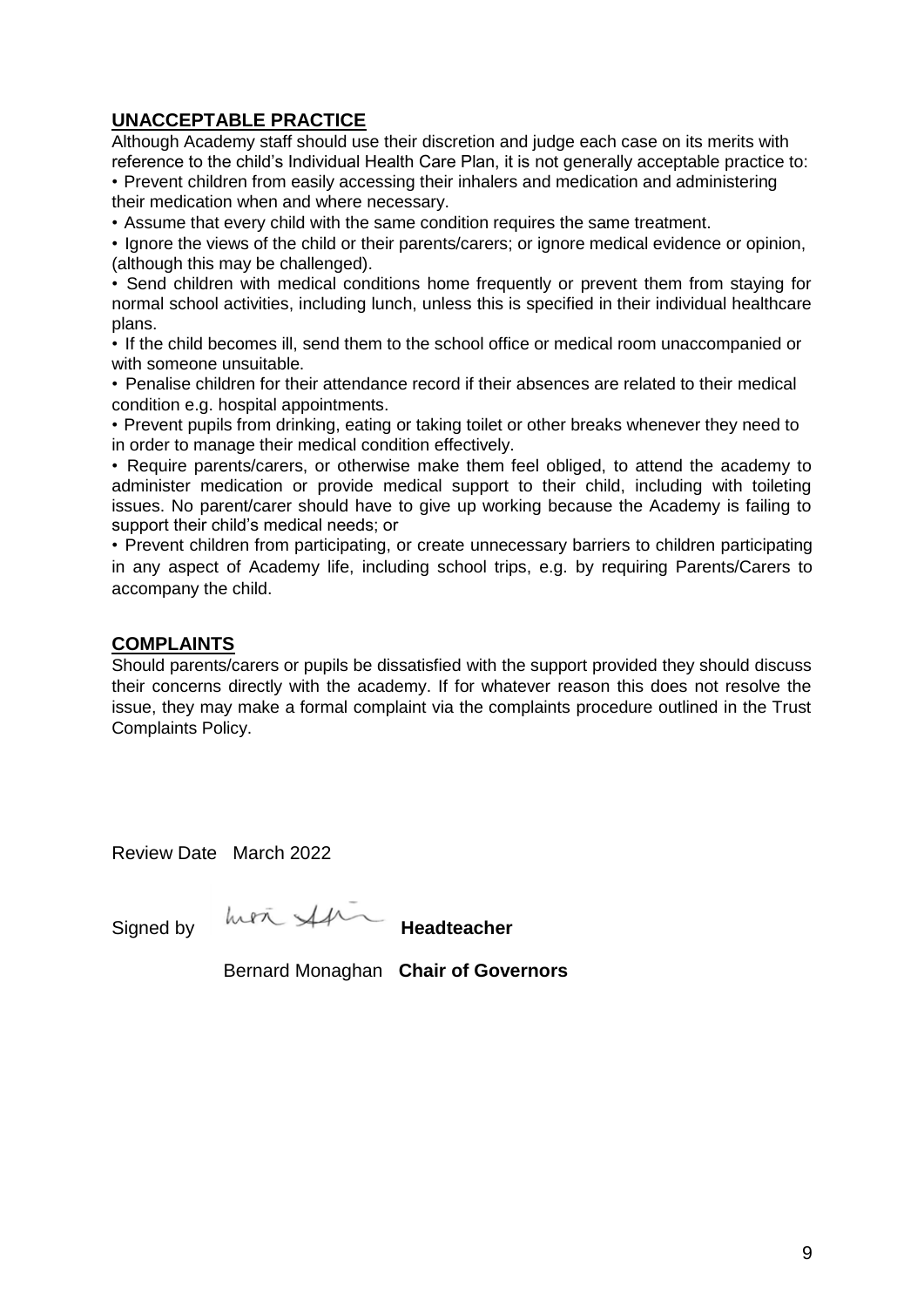## **Model Process for Developing Individual Healthcare Plans**

Parent of healthcare professionals informs school that a child has been newly diagnosed, or is due to attend a new school, or is due to return to school after along long-term absence, or that needs have changed.



Headteacher, SENDCo or delegated member of staff co-ordinates a meeting to discuss a child's medical support needs and identifies member(s) of school staff who will provide this support to the pupil.

Meeting to discuss and agree on need for EHCP to include key staff, child, parent, relevant healthcare professionals and other medical/health clinician as appropriate (or to consider written evidence provided by them).



Develop EHCP in partnership – agree who leads on writing it. Input from a healthcare professional must be provided.



School staff training needs identified.



Healthcare professional commissions/delivers training and staff signed-off as competent – review date agreed.



EHCP implemented and circulated to all relevant staff.



EHCP reviewed annually or when condition changes. Parent or healthcare professional to initiate. professional to initiate.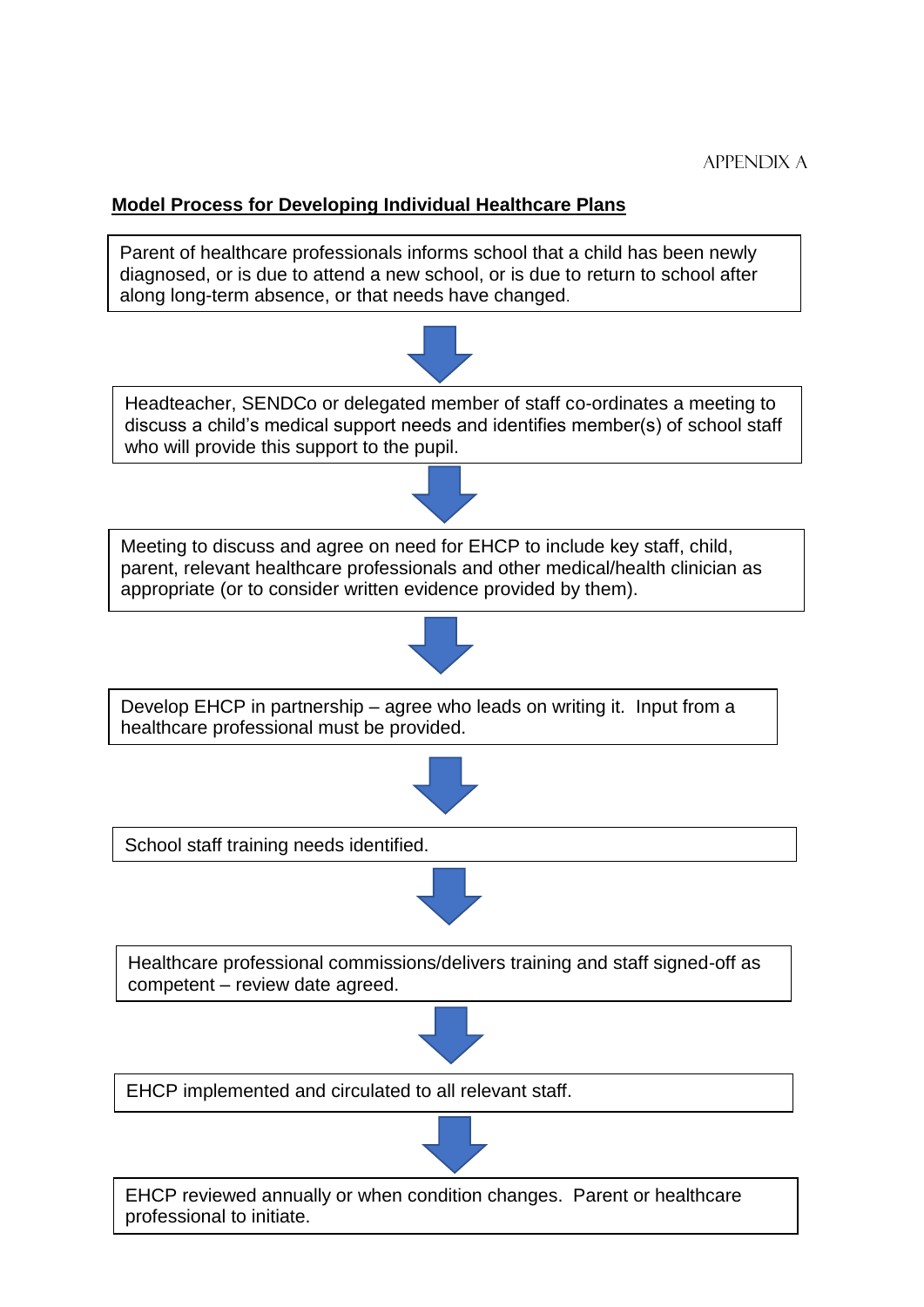#### APPENDIX B SACRED HEART CATHOLIC VOLUNTARY ACADEMY **Individual Healthcare Plan**

| Child's name           |  |
|------------------------|--|
| Year group             |  |
| Date of birth          |  |
| Address                |  |
|                        |  |
|                        |  |
|                        |  |
|                        |  |
| Diagnosis or condition |  |
| Date                   |  |
| <b>Review Date</b>     |  |

#### **Family Contact Information**

| Name & relationship to child           |  |  |
|----------------------------------------|--|--|
| Phone number $-$ work                  |  |  |
| Phone number – home                    |  |  |
| Phone number - mobile                  |  |  |
| Please circle the first number to try. |  |  |
| Name & relationship to child           |  |  |
| Phone number $-$ work                  |  |  |
| Phone number – home                    |  |  |
| Phone number - mobile                  |  |  |
| Please circle the first number to try. |  |  |

## **Clinic / Hospital Contact**

| Name         |  |
|--------------|--|
| Phone number |  |

#### **GP Contact**

| Name         |  |
|--------------|--|
| Phone number |  |

In school, the person responsible for providing support is

Describe medical **needs** and give details of child's symptoms, triggers, signs, treatments, facilities, equipment or devices, environmental issues etc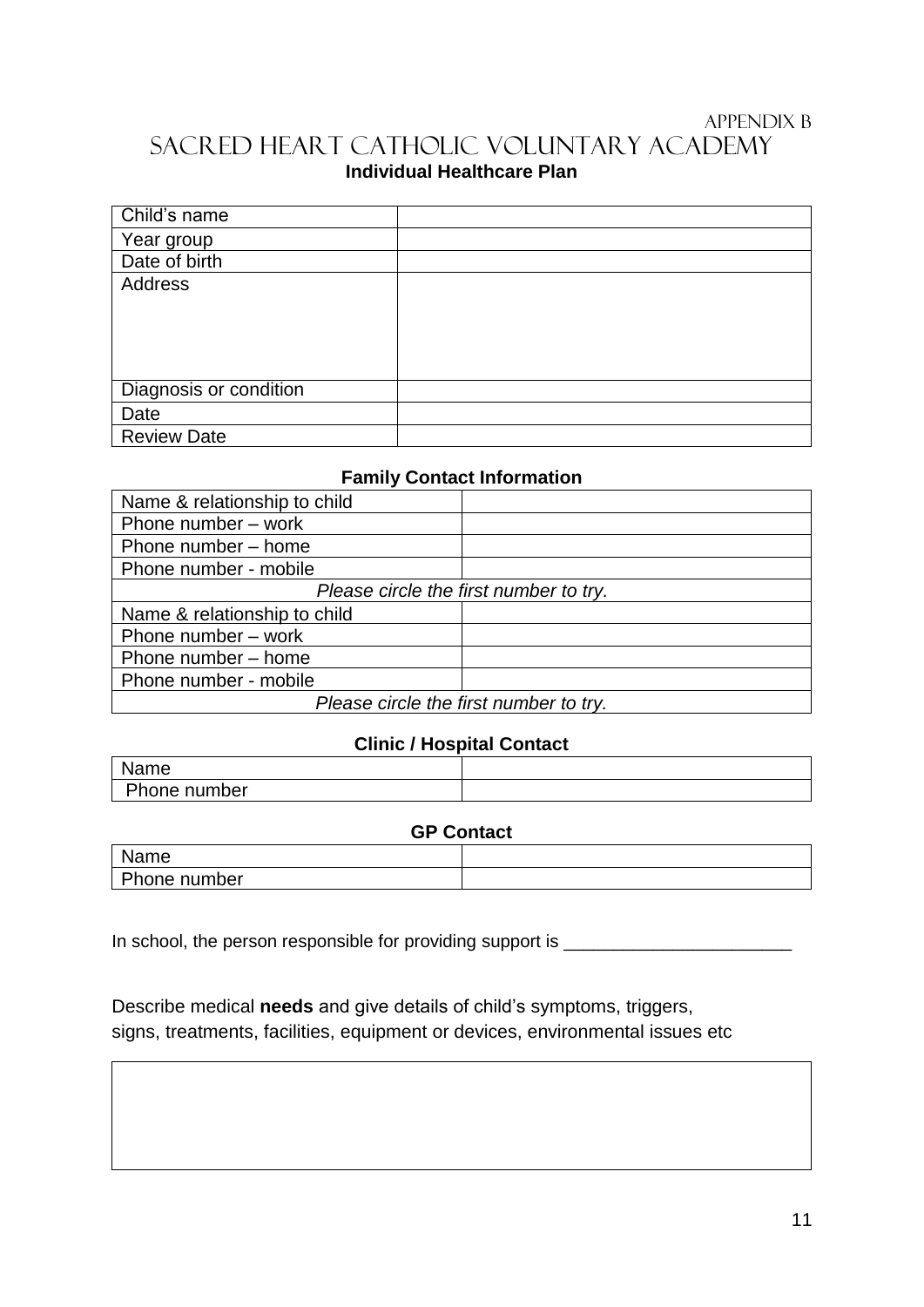Name of **medication**, dose, method of administration, when to be taken, side effects, contra-indications, administered by/self-administered with/without supervision

**Daily care** requirements

Specific support for the pupil's **educational, social and emotional needs**

Arrangements for school visits/**trips** etc

**Other** information

Describe what constitutes an **emergency**, and the action to take if this occurs.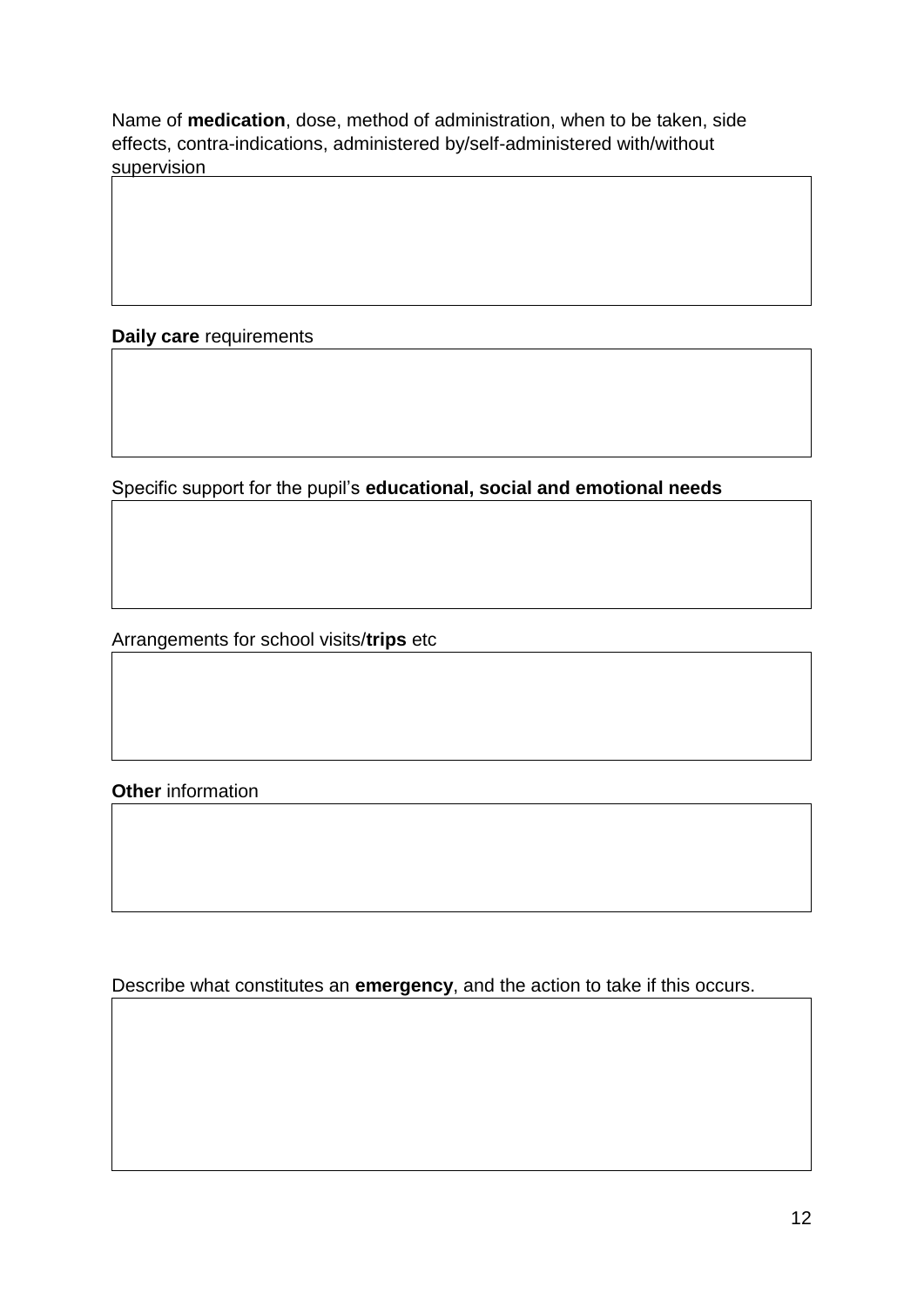The person responsible in an emergency is \_\_\_\_\_\_\_\_\_\_\_\_\_\_\_\_\_\_\_\_\_\_\_\_\_\_\_\_\_\_\_\_

This plan was developed with \_\_\_\_\_\_\_\_\_\_\_\_\_\_\_\_\_\_\_\_\_\_\_\_\_\_\_\_\_\_\_\_\_\_\_\_\_\_\_\_\_\_\_

Staff **training** needed / undertaken (Who? What? When?)

Form copied to \_\_\_\_\_\_\_\_\_\_\_\_\_\_\_\_\_\_\_\_\_\_\_\_\_\_\_\_\_\_\_\_\_\_\_\_\_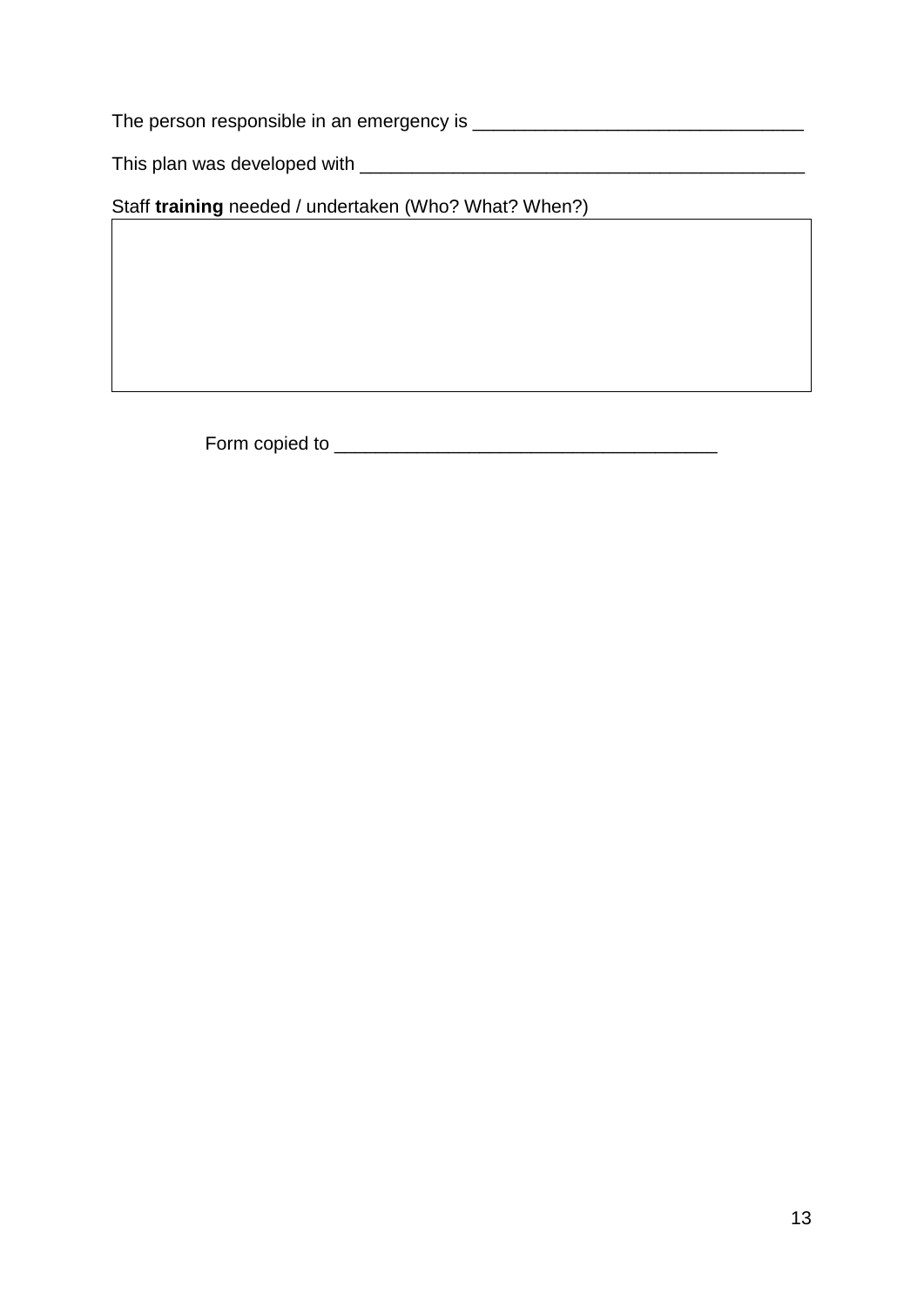# **Parental Agreement for the Administration of Medicines**

The school cannot administer medicines unless this form is completed and signed.

| Date of review               |  |
|------------------------------|--|
| Child's name                 |  |
| <sup>'</sup> Date of birth   |  |
| Year group                   |  |
| Medical condition or illness |  |

#### **Medicine**

| Medicine (As described on the            |          |
|------------------------------------------|----------|
| container)                               |          |
| Expiry date                              |          |
| Dosage and method                        |          |
| Timing                                   |          |
| Special precautions / other instructions |          |
| Any known side effects?                  |          |
| Self-administration?                     | Yes / No |
| Procedures to take in an emergency       |          |
|                                          |          |
|                                          |          |

## **NB: Medicines must be in the original container as dispensed by the pharmacy**

#### **Contact Details**

| Name & relationship to child           |  |  |
|----------------------------------------|--|--|
| Phone number – work                    |  |  |
| Phone number – home                    |  |  |
| Phone number - mobile                  |  |  |
| Please circle the first number to try. |  |  |
| Address                                |  |  |
|                                        |  |  |
|                                        |  |  |
|                                        |  |  |

I understand that I must deliver the medicine to

\_\_\_\_\_\_\_\_\_\_\_\_\_\_\_\_\_\_\_\_\_\_\_\_\_\_\_\_\_\_\_\_\_\_\_

The above information is, to the best of my knowledge, accurate at the time of writing and I give consent to school staff administering medicine in accordance with the school policy. I will inform the school immediately, in writing, if there is any change in dosage or frequency of the medication or if the medicine is stopped.

Signature(s) \_\_\_\_\_\_\_\_\_\_\_\_\_\_\_\_\_ Date \_\_\_\_\_\_\_\_\_\_\_\_\_\_\_\_\_\_\_\_\_\_\_\_\_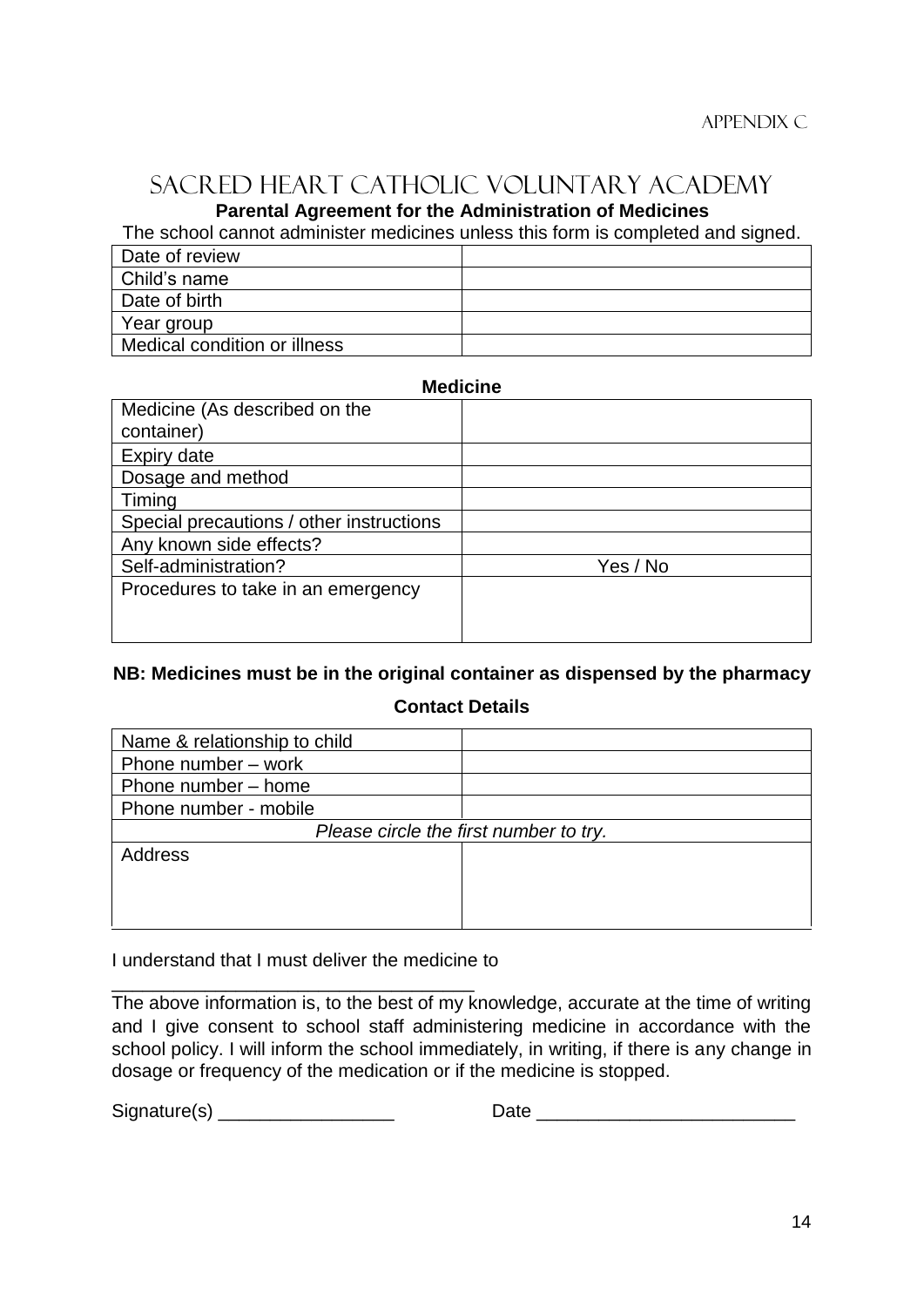# SACRED HEART CATHOLIC VOLUNTARY ACADEMY **Record of Medicine Administered to an Individual Child**

| Name of child                       |  |
|-------------------------------------|--|
| Year group                          |  |
| Date medicine provided by parent(s) |  |
| <b>Quantity received</b>            |  |
| Name of medicine                    |  |
| Expiry date                         |  |
| <b>Quantity returned</b>            |  |
| Dose and frequency of medicine      |  |

Staff signature \_\_\_\_\_\_\_\_\_\_\_\_\_\_\_\_\_\_\_\_\_\_\_\_

Signature of parent \_\_\_\_\_\_\_\_\_\_\_\_\_\_\_\_\_\_\_\_\_\_\_\_

| <b>Date</b> |  |  |
|-------------|--|--|
| Time given  |  |  |
| Dose given  |  |  |
| Name of     |  |  |
| member of   |  |  |
| staff       |  |  |

| <b>Date</b> |  |  |
|-------------|--|--|
| Time given  |  |  |
| Dose given  |  |  |
| Name of     |  |  |
| member of   |  |  |
| staff       |  |  |

| <b>Date</b>       |  |  |
|-------------------|--|--|
| <b>Time given</b> |  |  |
| Dose given        |  |  |
| Name of           |  |  |
| member of         |  |  |
| staff             |  |  |

| <b>Date</b>    |  |  |
|----------------|--|--|
| Time given     |  |  |
| Dose given     |  |  |
| <b>Name of</b> |  |  |
| member of      |  |  |
| staff          |  |  |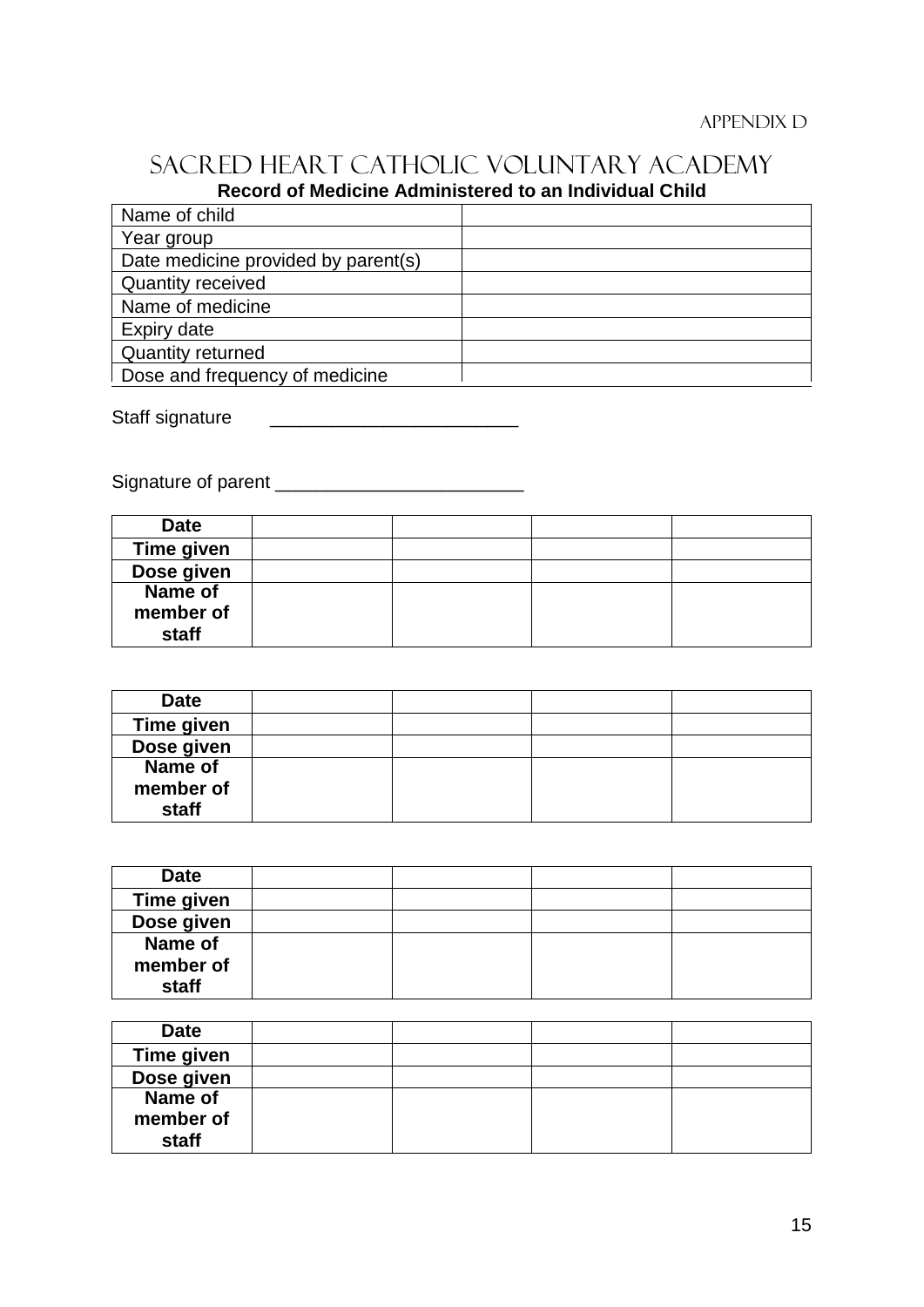**School Record of Administration of Medicine**

| <b>Date</b> | Child's name | <b>Time</b> | Name of<br>medicine | Dose given | Any<br>reactions | <b>Staff</b><br>signature | <b>Print name</b> |
|-------------|--------------|-------------|---------------------|------------|------------------|---------------------------|-------------------|
|             |              |             |                     |            |                  |                           |                   |
|             |              |             |                     |            |                  |                           |                   |
|             |              |             |                     |            |                  |                           |                   |
|             |              |             |                     |            |                  |                           |                   |
|             |              |             |                     |            |                  |                           |                   |
|             |              |             |                     |            |                  |                           |                   |
|             |              |             |                     |            |                  |                           |                   |
|             |              |             |                     |            |                  |                           |                   |
|             |              |             |                     |            |                  |                           |                   |
|             |              |             |                     |            |                  |                           |                   |
|             |              |             |                     |            |                  |                           |                   |
|             |              |             |                     |            |                  |                           |                   |
|             |              |             |                     |            |                  |                           |                   |
|             |              |             |                     |            |                  |                           |                   |
|             |              |             |                     |            |                  |                           |                   |
|             |              |             |                     |            |                  |                           |                   |
|             |              |             |                     |            |                  |                           |                   |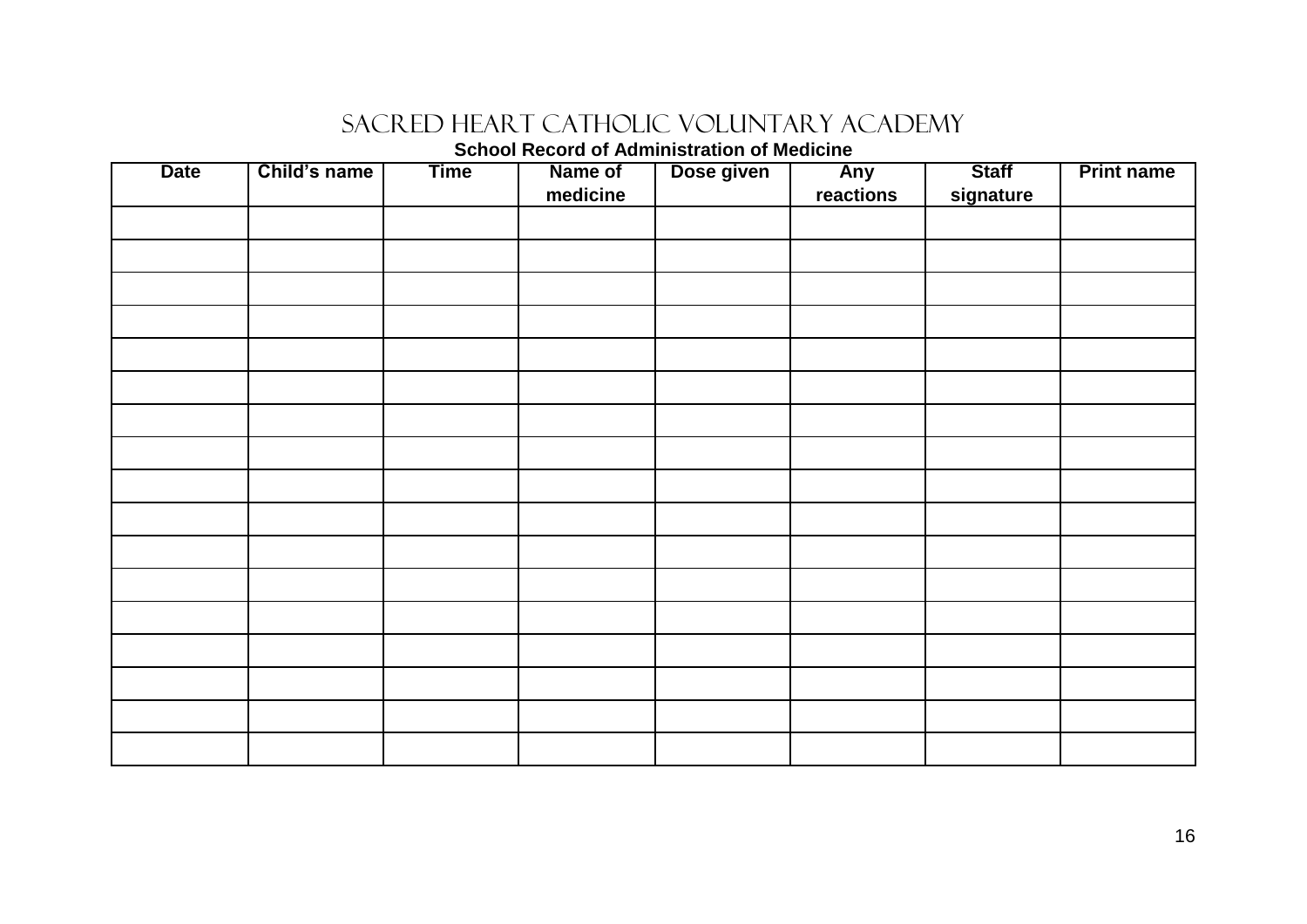Dear Parent

#### **DEVELOPING AN INDIVIDUAL HEALTHCARE PLAN FOR YOUR CHILD**

Thank you for informing us of your child's medical condition. I enclose a copy of the school's policy for supporting pupils at school with medical conditions for your information.

A central requirement of the policy is for an individual healthcare plan to be prepared, setting out what support the each (remove either the or each) pupil needs and how this will be provided. Individual healthcare plans are developed in partnership between the school, parents, pupils, and the relevant healthcare professional who can advise on your child's case. The aim is to ensure that we know how to support your child effectively and to provide clarity about what needs to be done, when and by whom. Although individual healthcare plans are likely to be helpful in the majority of cases, it is possible that not all children will require one. We will need to make judgements about how your child's medical condition impacts on their ability to participate fully in school life, and the level of detail within plans will depend on the complexity of their condition and the degree of support needed.

A meeting to start the process of developing your child's individual health care plan has been scheduled for xx/xx/xx. I hope that this is convenient for you and would be grateful if you could confirm whether you are able to attend. The meeting will involve [the following people]. Please let us know if you would like us to invite another medical practitioner, healthcare professional or specialist and provide any other evidence you would like us to consider at the meeting as soon as possible.

If you are unable to attend, it would be helpful if you could complete the attached individual healthcare plan template and return it, together with any relevant evidence, for consideration at the meeting. I [or another member of staff involved in plan development or pupil support] would be happy for you contact me [them] by email or to speak by phone if this would be helpful.

Yours sincerely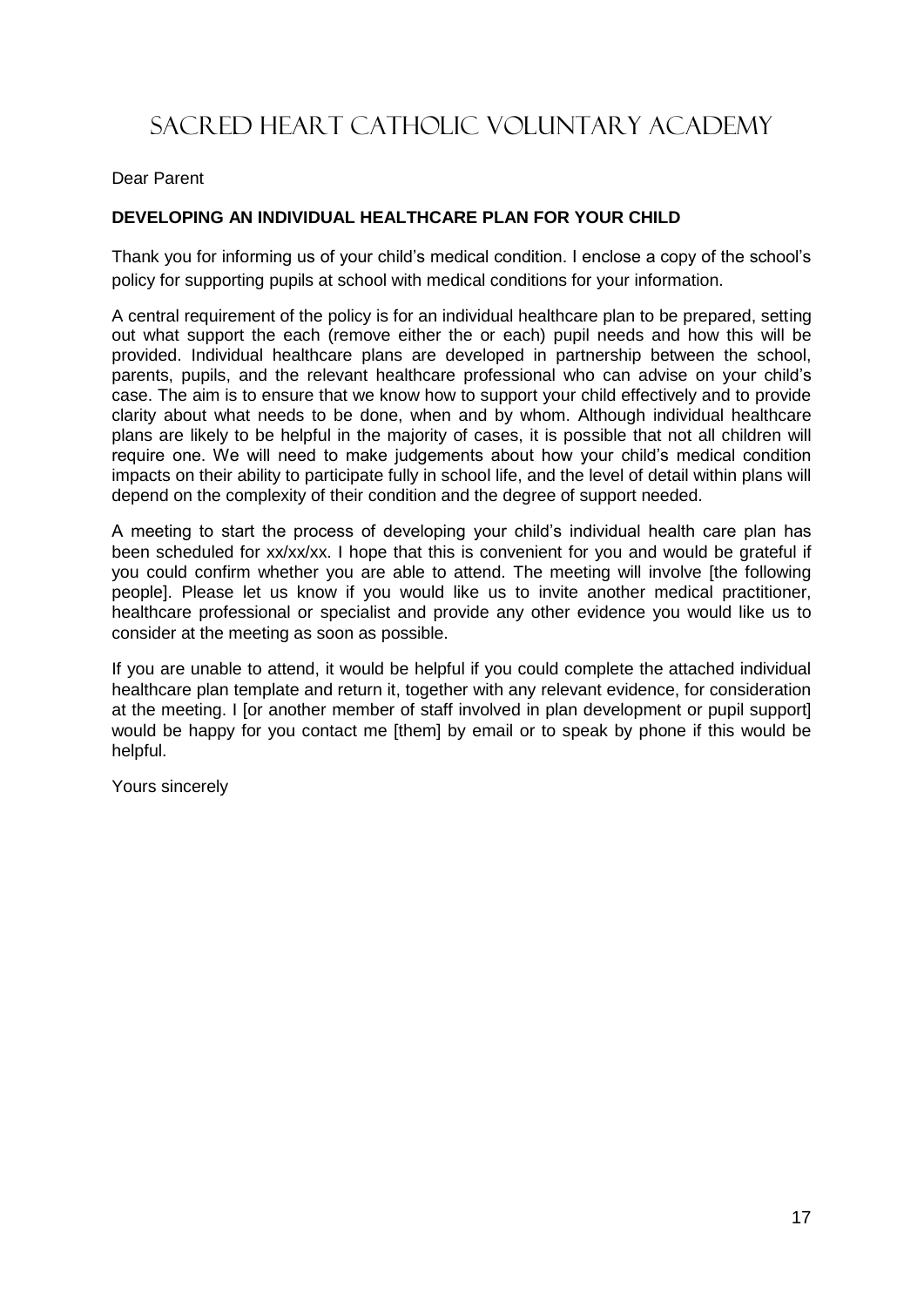# SACRED HEART CATHOLIC VOLUNTARY ACADEMY **Emergency Services Contact Form**

Request an ambulance - dial 999, ask for an ambulance and be ready with the information below. Speak clearly and slowly and be ready to repeat information if asked.

| Your telephone number                                                                         | (School 01509 212204)                     |  |  |
|-----------------------------------------------------------------------------------------------|-------------------------------------------|--|--|
| Your name                                                                                     |                                           |  |  |
| Your location                                                                                 | (Sacred Heart Catholic Voluntary Academy) |  |  |
| Postcode                                                                                      | (LE11 2BG)                                |  |  |
| The location of the child within the school<br>setting                                        |                                           |  |  |
| Name of child and description of symptoms                                                     |                                           |  |  |
| Inform Ambulance Control of the best entrance and that they will be met by a member of staff. |                                           |  |  |
| Put this completed form by the phone.                                                         |                                           |  |  |